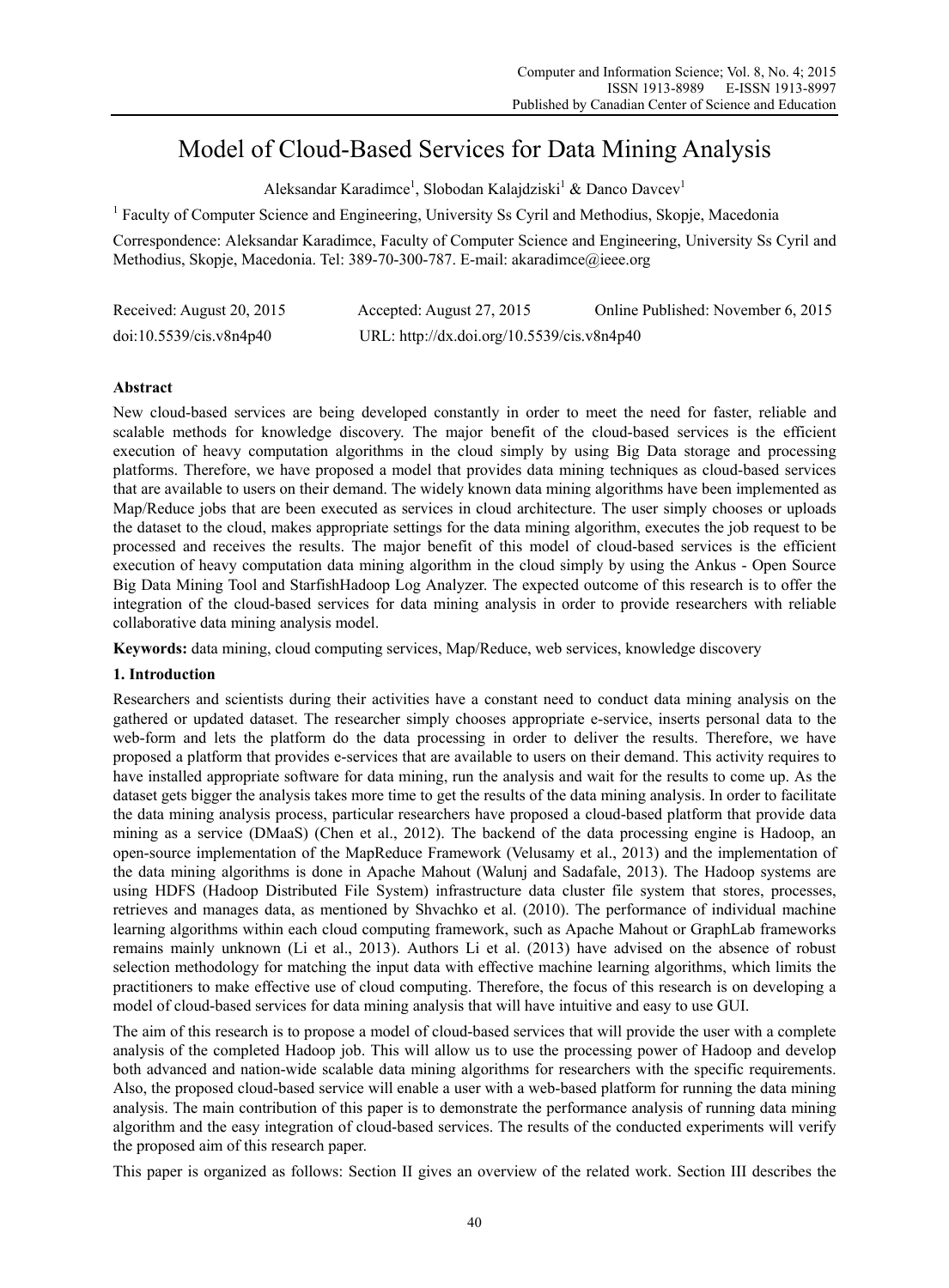architecture of the model of cloud-based services for data mining analysis. Section IV addresses the implementation of data mining algorithms in Map/Reduce jobs. Section V presents our experimental results and discussion. Finally, Section VI concludes the paper and proposes future work.

## **2. Related Work**

Researchers challenge nowadays is not the complexity of the problems to be solved, but the amount of data to be taken into consideration when doing it. In order to solve these data problems while solving the inherent problems of distributed computing at the same time, a radically new programming model with parallel execution on the cluster, called Map/Reduce (Dean & Ghemawat, 2008), is needed. The Map/Reduce framework can simplify the complexity of running distributed data processing for large-scale data-intensive applications, such as data mining (Xie et al., 2010).

The simplest and the oldest kind of recommendation is editorial or hand curated recommendation system. We might find a list of favorites, for example when we go into a bookstore, we might find staff picks, and on certain websites we can see a list of staff favorites or a list of essential items. These are essentially built by hand. These are products that have been picked by the editorial staff to feature on the home page. If we go beyond editorial recommendations, the next simple thing that we can do is simple aggregates. On many websites, well see lists of top ten, or most popular, or most recent for example, if we go to YouTube we can see the most popular videos, for instance. So these are simple aggregates which sort of taking into account user activity to make recommendations to other users. But these recommendations don't depend on the user they only depend on the aggregate activity of a lot of other users. The third kind of recommendation is recommendations that are tailored to individual users. For example, book recommendations tailored to our taste, movie recommendations based on the movies that we watched previously or music recommendation based on our music interests. Existing research proves that the single-node machines that have implemented a recommender algorithm are time-consuming and they are unable to meet the computing needs of larger data sets (Lin et al., 2014). To improve the performance of the algorithm, they have proposed a distributed collaborative filtering recommendation algorithm combining k-means and slope one on Hadoop (Lin et al., 2014).

The e-commerce systems have key challenges for recommender systems in which high-quality recommendations are required and more recommendations per second for millions of customers and products need to be performed (Jiang et al., 2011). There have been developed item-based collaborative filtering algorithms that are based on Map/Reduce, by splitting the three most costly computations in the proposed algorithm into four Map-Reduce phases, each of which can be independently executed on different nodes in parallel (Jiang et al., 2011).

Authors Walunj and Sadafale (2013) have proposed the Mahout as highly scalable solution, which is able to support distributed processing of large data sets across clusters of computers using the Hadoop. The Mahout data mining libraries have been used for predictive analytics in the context of text classification, recommender systems, and decision support systems (Hammond & Varde, 2013). With the integration of Mahout Machine Learning algorithms into the cloud-based framework for real-world industrial applications, researchers are able to do anomaly detection, fault mode prediction (Xu et al., 2013) and optimization (Drre et al., 2015). These related solutions have the main challenge to present efficient data mining systems that are able to scale up their data interpretation abilities to discover interesting patterns in large datasets (Pavlo et al., 2009). Most of the proposed solutions require extensive preparation of the researchers working environment. Therefore, we have detected the emergence of data mining as a service (DMaaS) (Chen et al., 2012), which is able to provide a cloud-based data mining platform. In order to have efficient and complete data mining analysis, we have proposed the following architecture of the model based on cloud services.

## **3. Architecture of the Model of Cloud-Based Services for Data Mining Analysis**

The main purpose of the model of cloud-based services for data mining is to provide an integrated environment where researchers will receive complete analysis. This section gives an elaborate description of the proposed architecture of cloud-based services for conducting data mining analysis. The cloud-based service platform for running the data mining analysis is Ankus - Open Source Big Data Mining Tool (Ren et al., 2014). Ankus platform allows integration with the HDFS Cluster file system and the Web Server, see Figure 1. The client will be able to access the cloud-based services for data mining analysis by means of a web browser. The successful executing the Map/Reduce job generates output folder with results and another folder with log history of the executed job. The information stored in history folder consisted of job configuration file and java .jar file is been used to run performance analysis of the executed job. After successful execution of Map/Reduce job researcher receives the results and can make profounder performance analysis using the StarfishHadoop Log Analyzer (Herodotou et al., 2011). This Analyzer can be run locally on the client's computer or remotely in the cloud,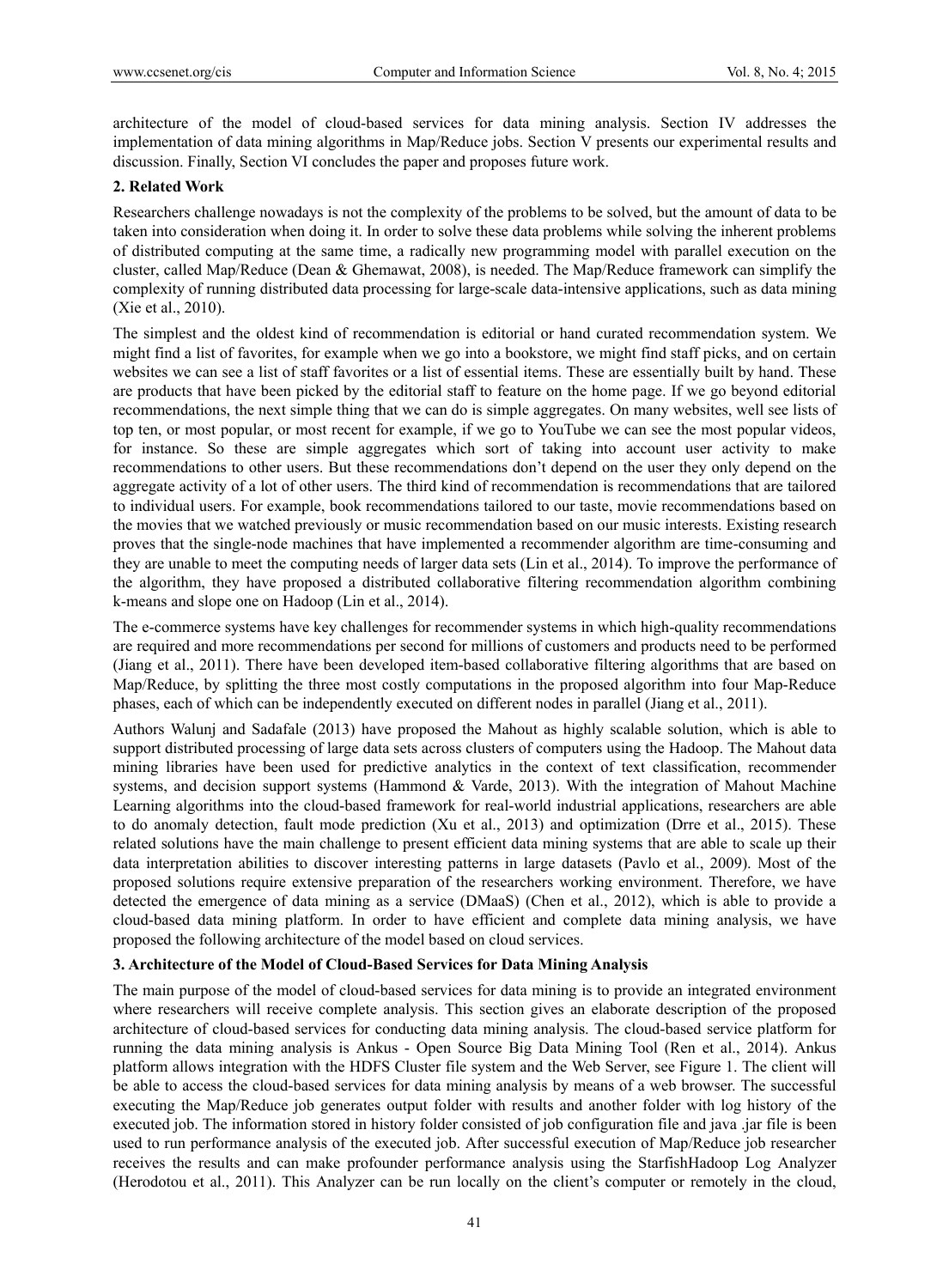which is represented with a dashed line in Figure 1.

Firstly, the researchers are authenticated using username and password on the web-based platform for running the data mining analysis, see Figure 2-(1). The next task is a researcher to choose or upload the dataset to the cloud by using the GUI navigated HDFS file system, see Figure 2-(2). The dataset from researchers computer is been transferred to the client application, which writes an HDFS file. Then it first splits the file into HDFS blocks and the Name Node receives a list of Data Nodes which are replicas (3 copies) of each block and writing data is done by multithreading (Kala Karun and Chitharanjan, 2013). After writing down the dataset to the HDFS file system the user simply, makes appropriate settings depending on the type of the data mining algorithm that should be executed. The process of executing the data mining algorithm is based on Map/Reduce parallel processing model.



Figure 1. Architecture of the model of cloud-based services for data mining analysis

Map/Reduce is a model for processing key, value-based data in parallel, and consists of two steps of carrying out the Map task on the basis of input data sources to create interim results, and carrying out the Reduce task by using the interim results as input to obtain final results (Dean and Ghemawat, 2008). The Mapper function transforms a key and a value to a list of key-value pairs, as mentioned by Dean and Ghemawat (2008). On the other side, the Reducer function transforms its parameters a key and a list of values to a list of key-value pairs (Dean and Ghemawat, 2008). For the most common data mining algorithms that have been implemented as Map/Reduce jobs, detailed explanation is provided in Section III of this paper. The data redundancy is achieved by using HDFS cluster file system, and the data parallelism is realized by executing the same function on each constituting piece of data that is (implicitly) processed.

Researchers can use the Analyzer flow in a drag and drop manner to run data mining algorithms with custom settings, see Figure 2-(3). The complete information of the Map/Reduce job processing status is followed on Web Server Dashboard, see Figure 2-(4). Here researchers can find detailed information for user configuration settings and error log information for the failed jobs.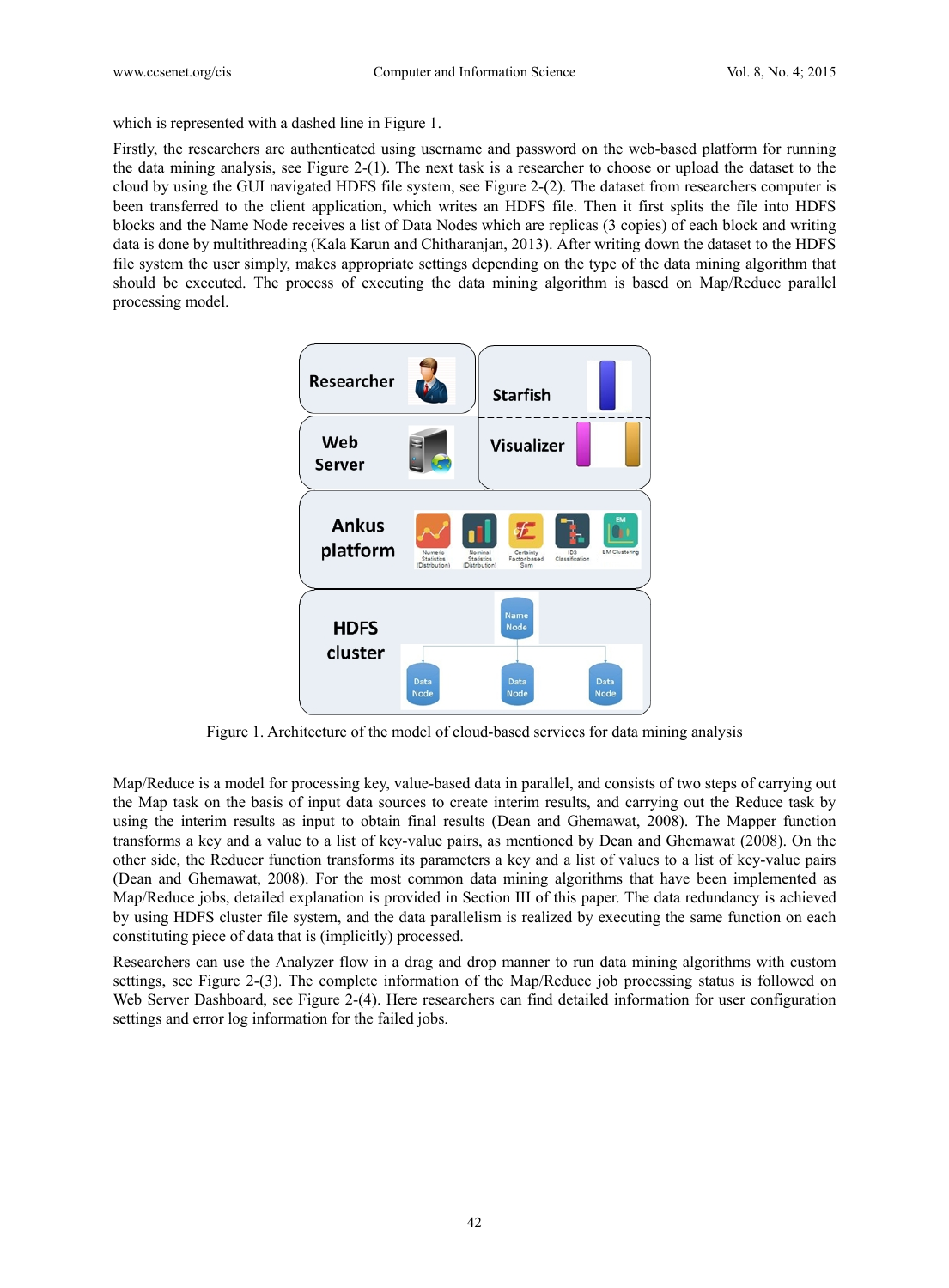

Figure 2. Demonstration of using the cloud-based services for data mining analysis

## **4. Implementation of Data Mining Algorithms in Map/Reduce Jobs**

Considering that our intention was that researchers to be able to analyze a variety of dataset more easily, simple and fast, therefore, we have proposed to use web-based environment. Each type of the well-known data mining and machine learning analysis algorithms has a different implementation in order to be executed as Map/Reduce job.

## *4.1 Statistics Algorithms*

From the statistics algorithms, we have represented the implementation of the Numeric Statistics and Nominal Statistics. The statistics algorithms are implemented in Map/Reduce as two single Map/Reduce Jobs, visually described in Figure 3.

## 4.1.1 Numeric Statistics

The numeric statistics analyzer is calculating a set of vector-based statistics for the numerical data stated in the data file.

a) Step 1 Map/Reduce: Divides the data for the distributed processing with a manifold of n (the number of reducers in Hadoop system). Calculates a value for each of basic statistics and does the final summing.

b) Step 2 Map/Reduce: After the first step the basic statistics are calculated, it conducts overall summing by the n-fold in order to calculate the overall base statistics. The output is the ordered vector-based field with these properties: index, sum, mean, harmonic mean, geometric mean, variance, standard deviation, maximum, minimum, median.

#### 4.1.2 Nominal Statistics

The nominal statistics analyzer is calculating a vector of categorical data in a file-based statistics (frequency and percentage). For each categorical attribute of the input dataset, the nominal statistics is calculating the frequency and percentage of each attribute type. For example, if the input is iris dataset (Ren et al., 2014), then the output data file contains a calculation of the frequency and percentage of each type of iris flower.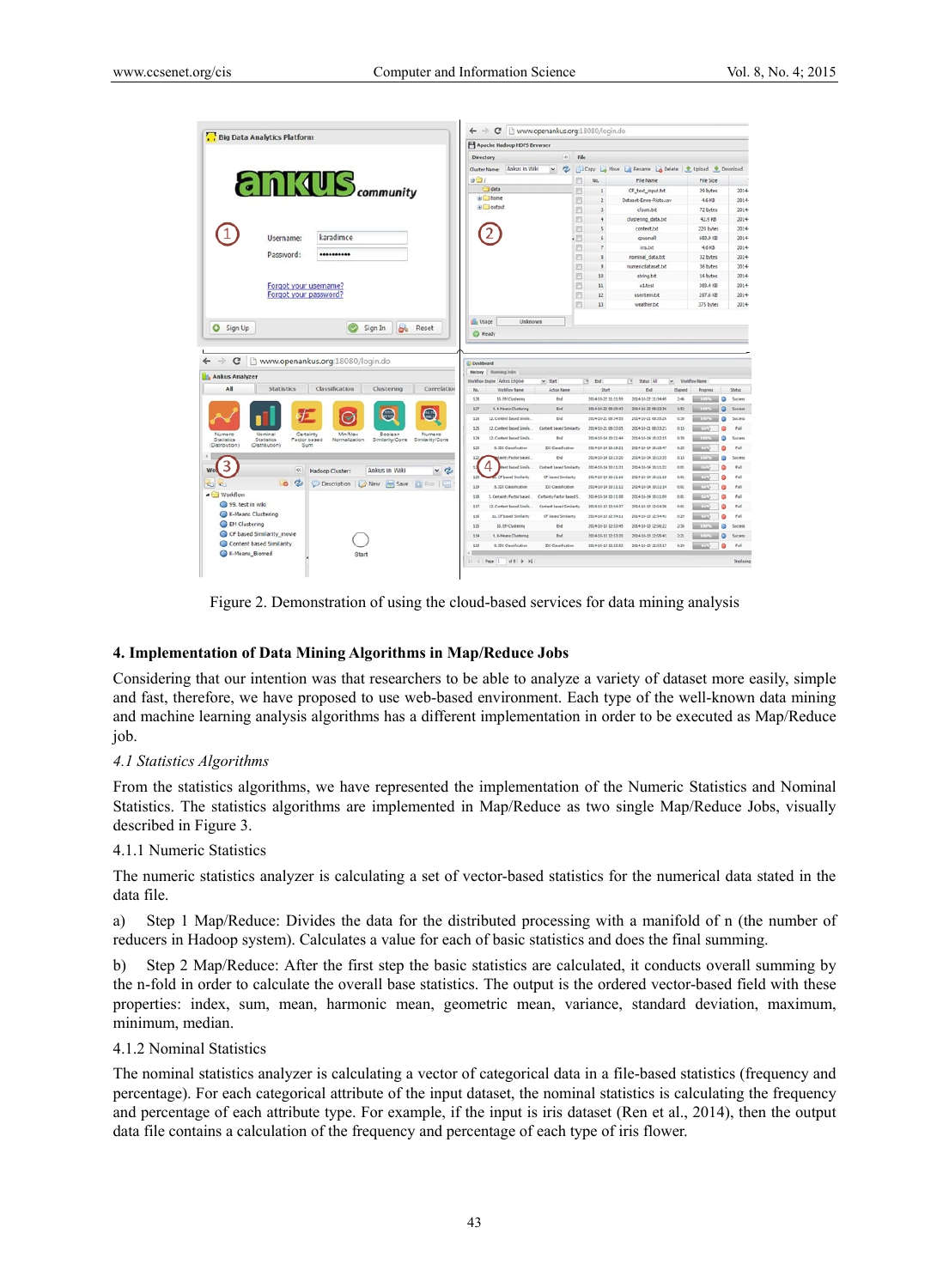

Figure 3. Implementation of Numerical statistics as Map/Reduces job

Step 1 Map/Reduce: Calculates the frequency of categorical attributes.

Step 2 Map/Reduce: First is reusing the total number of Map performed in step 1 to obtain the total number of data, and it calculates the ratio of each category of the property by using the second Map/Reduce step.

## *4.2 Clustering Algorithms*

Clustering algorithms are the most commonly used data mining method to determine the relationship between objects. We have chosen to demonstrate the EM Clustering algorithm.

## 4.2.1 EM Clustering Algorithm

The EM-based Clustering is been conducted on the vector-based data files, which supports both numeric and categorical attributes. It uses distribution with mean and variance as a percentage of the distance group and uses frequency of categorical attributes and crowded center of the category. The EM Clustering is been implemented as Map/Reduce process as follows (see Figure 4):

Step 1 Map/Reduce: The Mapper is determining the center of the initial clusters. Initially, it calculates the probability that of random belonging to each cluster to all data.

Step 2 Map/Reduce: In this step there is an assignment to the community center and community updates.

Step 2-1: (Map processes of the Map/Reduce job) clustering assignment. For each data, the value is been calculated the high probability of belonging to their own communities.

Step 2-2: (Reduce process of Map/Reduce jobs) community center update. The value is been assigned per cluster that belongs, based on this data there is an update on the center of the cluster.

Step 2-3: termination condition determines. If the center of the updated cluster is same as the center of the old cluster it ends the Step-2 Map/Reduce. Otherwise, there is re-done of the Step-2 Map/Reduce.

The process of clustering ends if it exceeds the number set by the input parameter (max iterations). This condition is checked after the Map/Reduce Step-2, see Figure 4.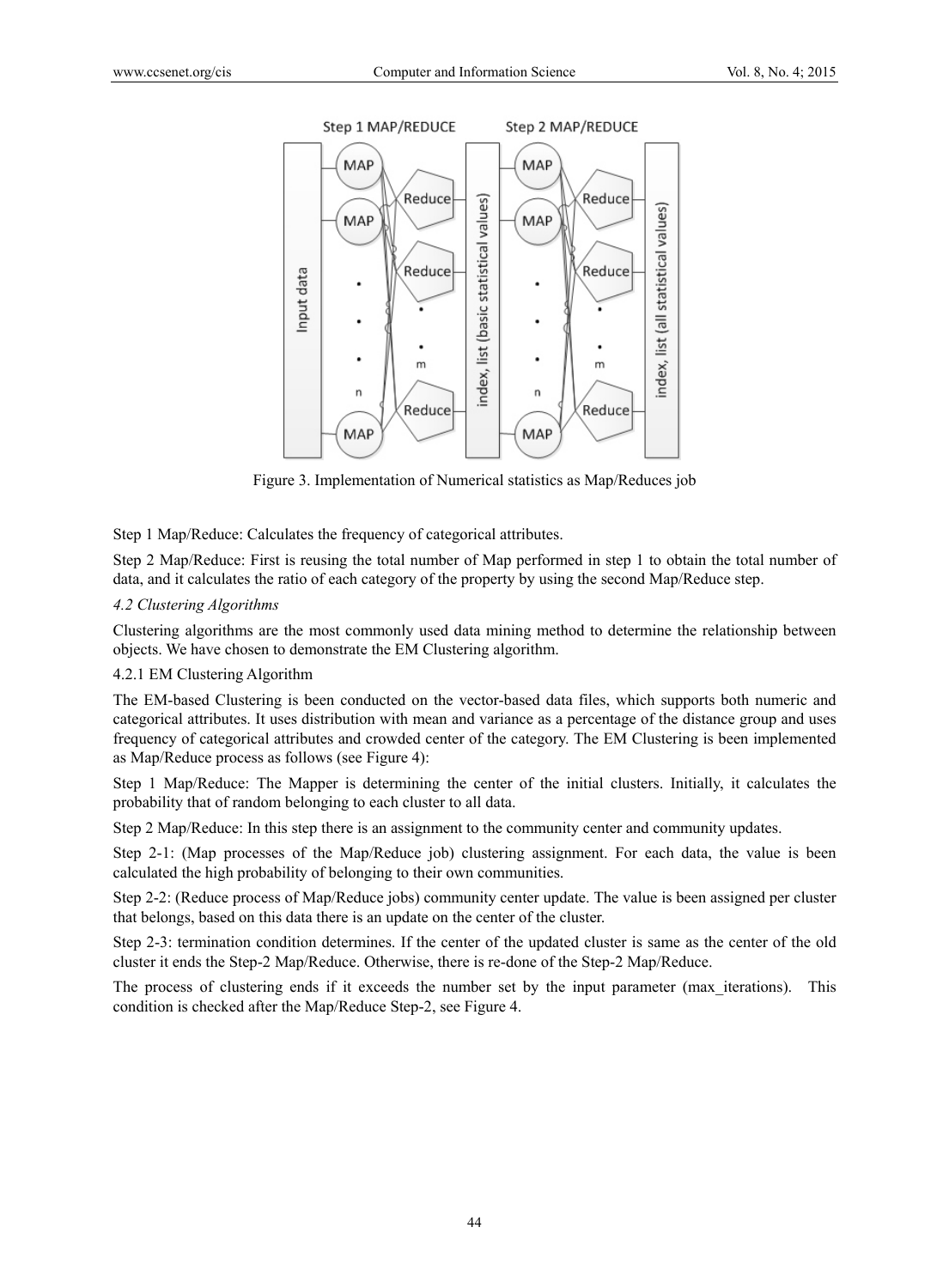

Figure 4. Implementation of Clustering algorithm as Map/Reduce job

# 4.2.2 K-means Clustering Algorithm

Similarly like the EM Clustering, the k-means clustering algorithm can be implemented as Map/Reduce process. It uses the Euclidean distance to calculate the distance between the center and crowded item numerical properties (Ren et al., 2014).

# *4.3 Recommendation Algorithms*

The main idea behind content-based recommendation systems is to recommend items to a customer similar to previous items rated highly by the same customer. The content-based approach is able to deal marginally with the fact the users can have unique tastes as long as we can build item profiles for the items that the user likes first. Considering that our intention is to use the content-based recommendation system by exploiting the cloud services. We have proposed to be used the following implementation of recommendation algorithm as Map/Reduce job.

# 4.3.1 Content-Based Similarity

The content-based similarity module analyzes the content of a content-based similarity recommendation service. The similarity can be calculated using the dice coefficient, Jaccard coefficient or hamming distance. Usually, we calculate the content-based similarity for recommendation data sets that are consisted of the three columns (userid, item, rating) sequentially into the columns.

- **First column: userid**
- Second columns: item
- Third column: rating

Similarly like the content based similarity, the user based recommendation and item based recommendation algorithms can be implemented as Map/Reduce process. The content-based recommendation similarity is this implemented in Map/Reduce job and the process is as follows (see Figure 5):

Step 1 Map/Reduce: The input data file comes under the unique key value as parameters. The Mapper is grouping the values by column unique key values. The Reducer rearranges the values for the similarity / distance analysis and returns a column with the unique key value received by the i-th iteration value set.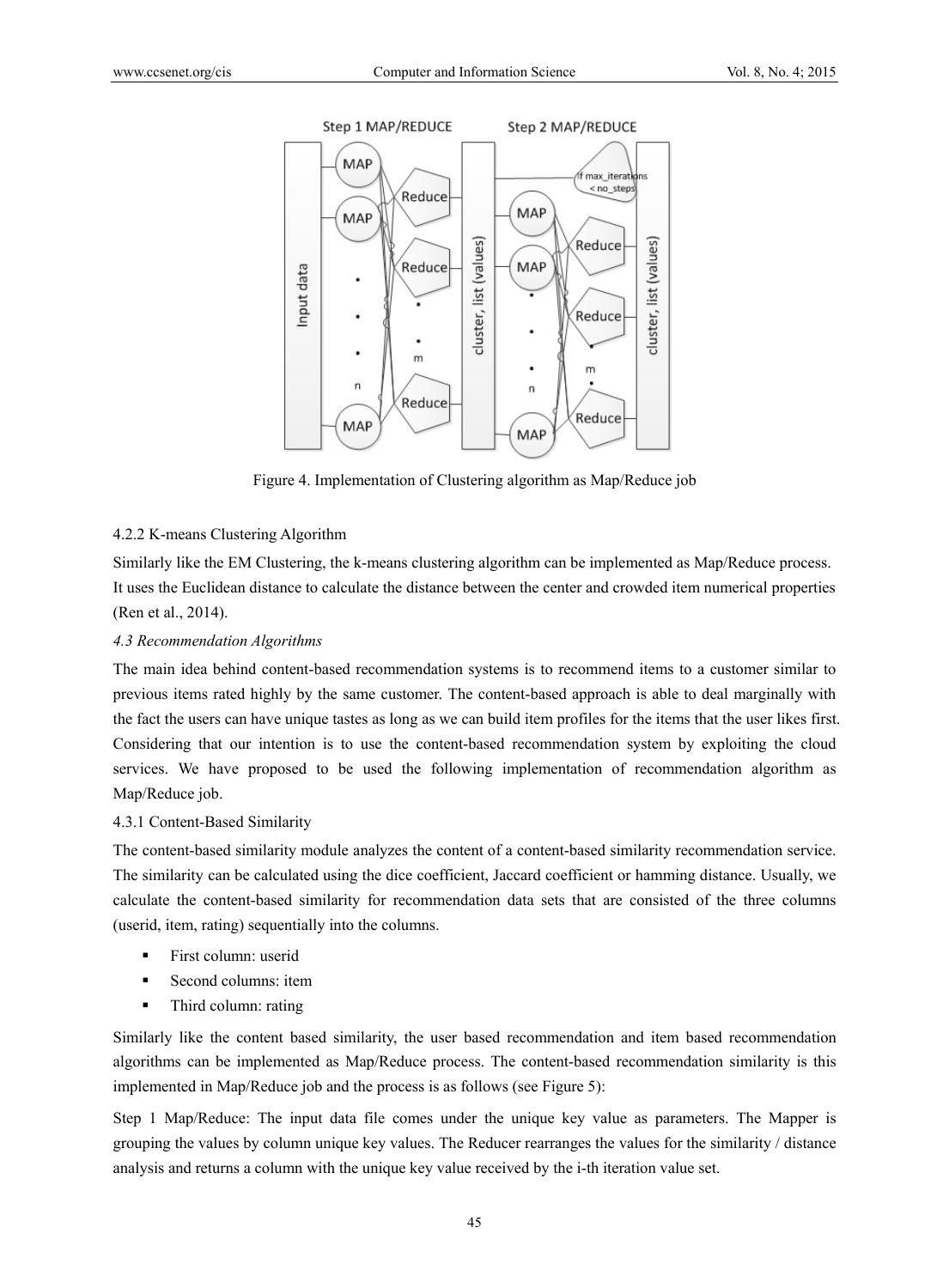

Figure 5. Implementation of content based Recommendation algorithm as Map/Reduce job

Step 2 Map/Reduce: The Mapper is rearranging the values and prepares them for the conditional similarity/ distance calculation. The Reducer returns the column with the unique key value received by the i-th iteration value set with the result for each calculation.

#### **5. Experimental Results and Discussion**

The proposed model of cloud-based services for data mining analysis has been supported with an experiment done using large data set. We have chosen a dataset of experiments in DMB format from Institute of Systems Analysis and Informatics "Antonio Ruberti" (Ruberti, 2015). The first row of the dataset file contains the names of the experiments. The first column contains the feature name (the variable of the experiments) and the second column describes the variable type: NUM (numerical values). The experiments for data mining analysis have been done using the clustering algorithm. This algorithm has been selected because it needs a large amount of computational time for handling large data sets (Sewisy et al., 2014). As a referential tool for the conducted experiments we have used WEKA (Hall et al., 2009), a tool for automatic learning and data mining algorithms, similar researches based on WEKA have been done (Srivastava, 2014; Rupali et al., 2014).

The first experiment was comprised of a comparison of the performance results received from the WEKA and the proposed model of cloud-based services for data mining. We have used the same clustering algorithm EM-clustering in both cases. Comparison of the received performance results running the EM-clustering algorithm with WEKA (run on the single machine) and proposed cloud-based services for data mining (run on HDFS cluster) is shown in Figure 6.

The comparison has shown that for a smaller number of experiments in dataset there is no significant difference in duration of processing time. As the number of experiments in dataset is increasing it significantly increases the time duration (seconds) to execute the EM-clustering using the WEKA tool. Nevertheless, the duration to execute the EM-clustering using the proposed model of cloud-based services for data mining is not taking more than 10 minutes regardless of the increase of a number of experiments of dataset. The most significant performance improvement is noticed when there are considered more than 10 experiments of dataset to be executed the EM-clustering algorithm.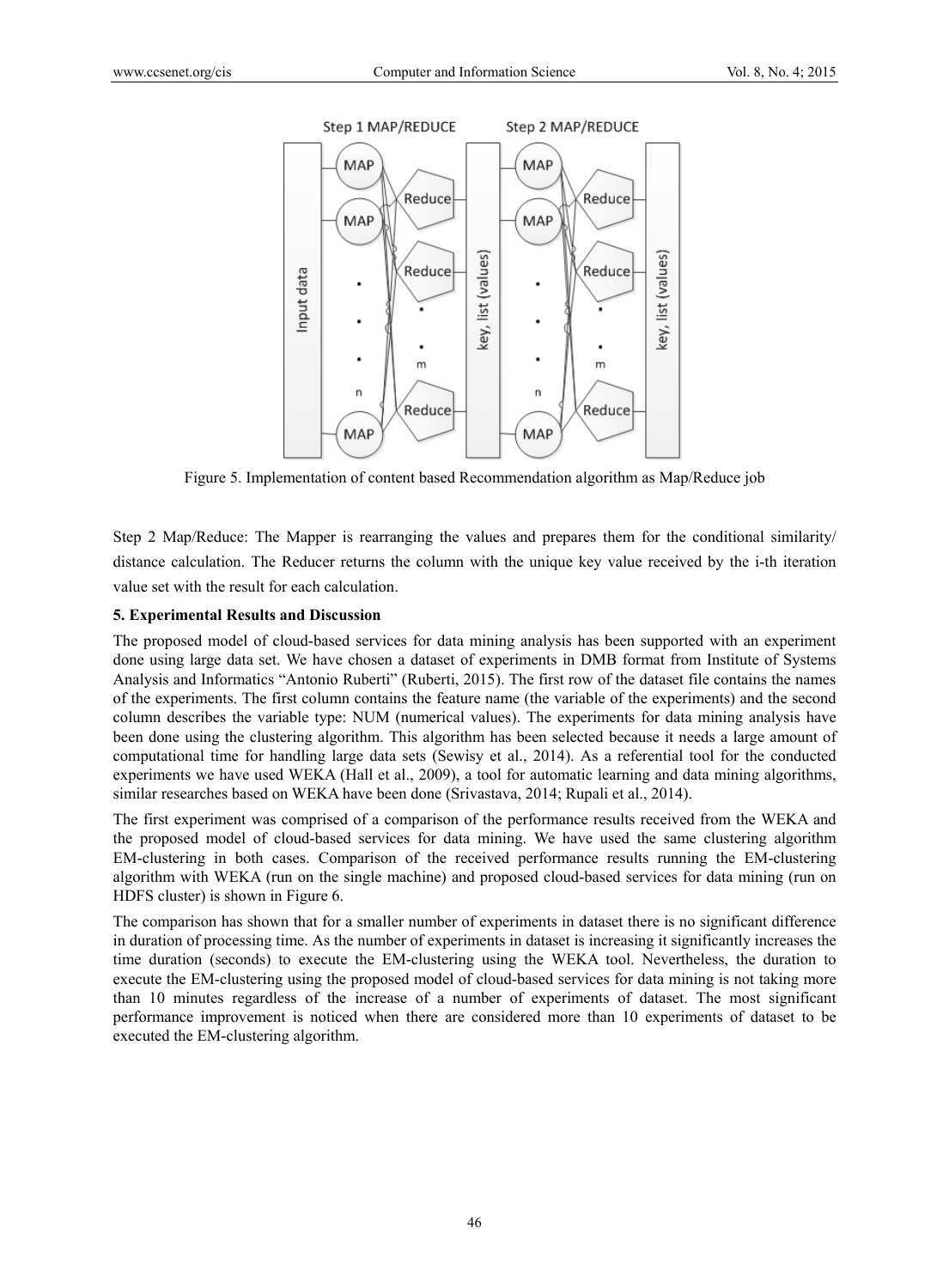

Figure 6. Demonstration of using the cloud-based services for data mining analysis (EM-clustering)



Figure 7. Demonstration of using the cloud-based services for data mining analysis (k-means clustering)

The second experiment was conducted on the same dataset by using the k-means clustering algorithm. The algorithm has provided better performance results for the same dataset, see Figure 7. We have noticed a significant difference in duration of processing time when more than 10 experiments of dataset have been executed with the k-means clustering algorithm.

For a complete analysis of the finished Hadoop jobs, we have analyzed the Job duration and Task duration using the StarfishHadoop Log Analyzer. The timeline analysis of the completed Map/Reduce jobs has provided more detailed information. The process of building of service-oriented model requires service providers to build an integrated application platform.

For the first experiment that has been done with the EM-clustering algorithm, the Job duration took twice more time than the Task duration. The duration trend line has been increasing for Job duration except for the last Map/Reduce execution when the number of experiments is 30. In that case, the Job duration was faster than the previous executions (see Figure 8). This means that Map/Reduce jobs had a normal duration; only the time needed for the Task has been shorter for half second.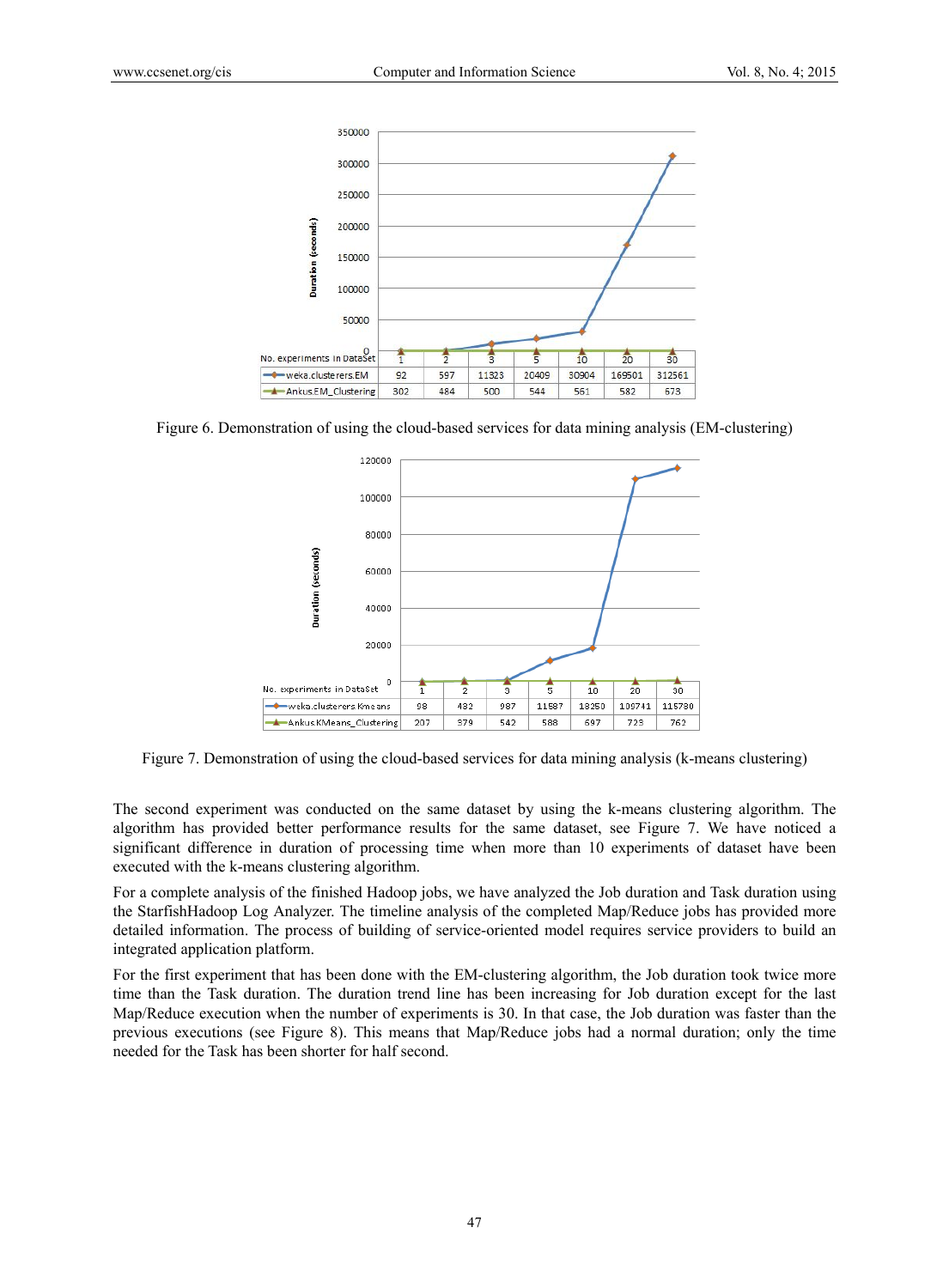

Figure 8. Comparison of MapReduce Task duration and job duration using services for data mining analysis (EM-clustering)



Figure 9. Comparison of MapReduce Task duration and job duration using services for data mining analysis (k-means clustering)

Comparison of the Job duration and Task duration, for the execution of Map Reduce jobs, for the second experiment that has been done with the k-means clustering algorithm and is given in Figure 9. There we have not observed any significant changes in duration trend line for Job duration and Task duration. The Task duration trend-line is following the Job duration, with duration values twice as bigger measured in seconds.

The main advantage of the proposed model of using cloud-based services is the efficient execution of heavy computation data mining algorithm by using the Map Reduce concept. The GUI interface provided by Ankus - Open Source Big Data Mining Tool gives improved navigation for data mining analysis and very natural integration for visualizing the performance results using the StarfishHadoop Log Analyzer. This platform is responsible for gathering all context related information; with proper selection of cloud-based services we will be able to deliver the users with context-aware information.

The cloud-based services offer reliable, faster and collaborative data mining analysis model, because the results of every analysis are saved in the cloud. Model is every convenient for research purposes because a scientist can repeat the experiments and easily compare the gathered performance results of data mining analysis. The experiments have demonstrated improved performance characteristic with a comparison to WEKA data mining tool.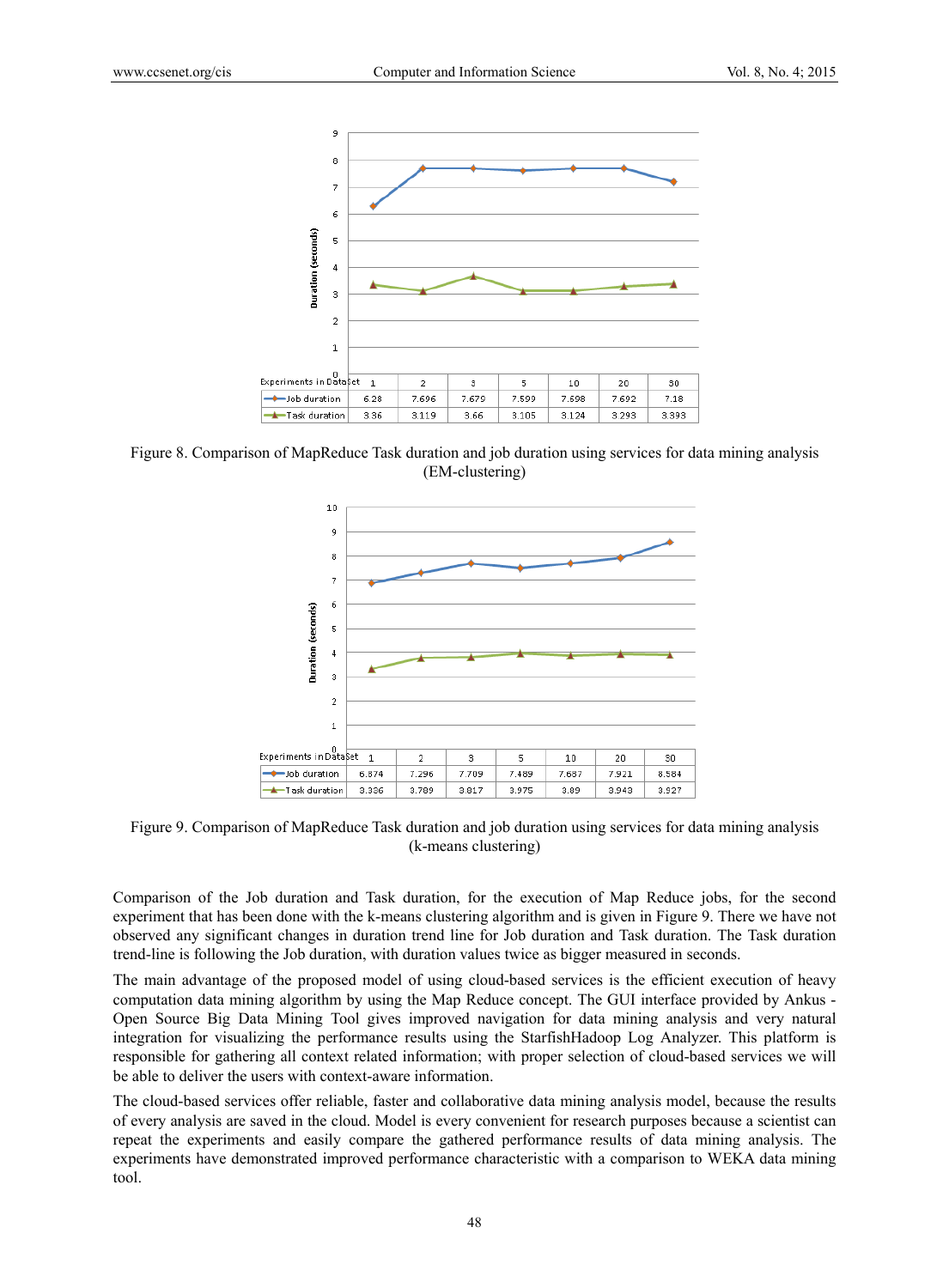#### **6. Conclusion and Future Work**

In this paper has been proposed a model of cloud-based services for data mining analysis. The proposed model has provided researchers with integrated cloud-based services for data mining analysis, which has intuitive and easy to use GUI. Clustering algorithms has been chosen for evaluation because they need a large amount of computational time for handling large data set. Based on the completed experiments it has been confirmed the performance benefit of using the model of cloud-based services for data mining analysis compared to the traditional data mining tools.

The main purpose of the model of cloud services platform is to provide an integrated environment where research institutions will receive complete data analysis. The proposed model has provided integration of the cloud-based services for data mining analysis that can be used by researchers for reliable collaborative data mining analysis. The clustering algorithm EM-clustering was used for comparison of the performance results of data mining analysis. The biggest difference in duration of processing time was experienced when more than 10 experiments of the dataset have been executed.

Future investigation in the field of cloud-based services will continue with the analysis of social networking datasets. Running data mining analysis on these datasets will bring interesting facts for the user important social behavior. Cloud-based services are facing the privacy risk because they collect sensitive user's records. The main issue is that this information is sent to a remote storage location for processing. This procedure raises the security issues because there is a possible risk of exposing user's data by the unreliable third party mobile cloud service vendor. The risks are expected to be overcome with the introduction of standardization in the field of cloud computing technology.

#### **References**

- Chen, T., Chen, J., & Zhou, B. (2012). A system for parallel data mining service on cloud, *Second International Conference on Cloud and Green Computing*, CGC 2012, Xiangtan, Hunan, China, pp. 329–330. http://dx.doi.org/10.1109/CGC.2012.49
- Dean, J., & Ghemawat, S. (2008). Mapreduce: Simplified data processing on large clusters. *Communications of the ACM - 50th-anniversary issue: 1958 – 2008, 51*(1), 107–113. http://doi.acm.org/10.1145/1327452.1327492
- Dörre, J., Apel, S., & Lengauer, C. (2015). Modeling and optimizing mapreduce programs. *Concurrency and Computation*: *Practice Experience, 27*(7), 1734–1766. http://dx.doi.org/10.1002/cpe.3333
- Hall, M., Frank, E., Holmes, G., Pfahringer, B., Reutemann, P., & Witten, I. H. (2009). The weka data mining software: An update. *ACM SIGKDD Explorations Newsletter, New York, NY, USA, 11*(1), 10–18. http://dx.doi.org/10.1145/1656274.1656278
- Hammond, K., & Varde, A. S. (2013). Cloud-based predictive analytics: Text classification, recommender systems and decision support. *Proceedings of the IEEE 13th International Conference on Data Mining Workshops, ICDMW 2013, Dallas, TX, USA*, pp. 607–612. http://doi.ieeecomputersociety.org/10.1109/ICDMW.2013.95
- Herodotou, H., Lim, H., Luo, G., Borisov, N., Dong, L., Cetin, F. B., & Babu, S. (2011). Starfish: A self-tuning system for big data analytics, *Proceedings of the 5th Conference on Innovative Data Systems Research*, CIDR 2011, Asilomar, California, USA, pp. 261–272.
- Jiang, J., Lu, J., Zhang, G., & Long, G. (2011). Scaling-up item-based collaborative filtering recommendation algorithm based on hadoop, *Proceedings of the IEEE World Congress on Services, SERVICES 2011, Washington, DC, USA,* pp. 490–497. http://doi.ieeecomputersociety.org/10.1109/SERVICES.2011.66
- Kala Karun, A., & Chitharanjan, K. (2013). A review on hadoop hdfs infrastructure extensions, *Proceedings of the IEEE Conference on Information Communication Technologies, ICT 2013, JeJu Island*, pp. 132–137. http://dx.doi.org/10.1109/CICT.2013.6558077
- Li, K., Gibson, C., Ho, D., Zhou, Q., Kim, J., Buhisi, O., Brown, D. E., & Gerber, M. (2013). Assessment of machine learning algorithms in cloud computing frameworks, *Proceedings of the IEEE Systems and Information Engineering Design Symposium, SIEDS 2013, Charlottesville, VA, USA,* pp. 98–103. http://10.1109/SIEDS.2013.6549501
- Lin, K., Wang, J., & Wang, M. (2014). A hybrid recommendation algorithm based on hadoop, *Proceedings of the 9th International Conference on Computer Science Education, ICCSE 2014, Vancouver, BC, Canada,* pp. 540–543. http://dx.doi.org/10.1109/ICCSE.2014.6926520